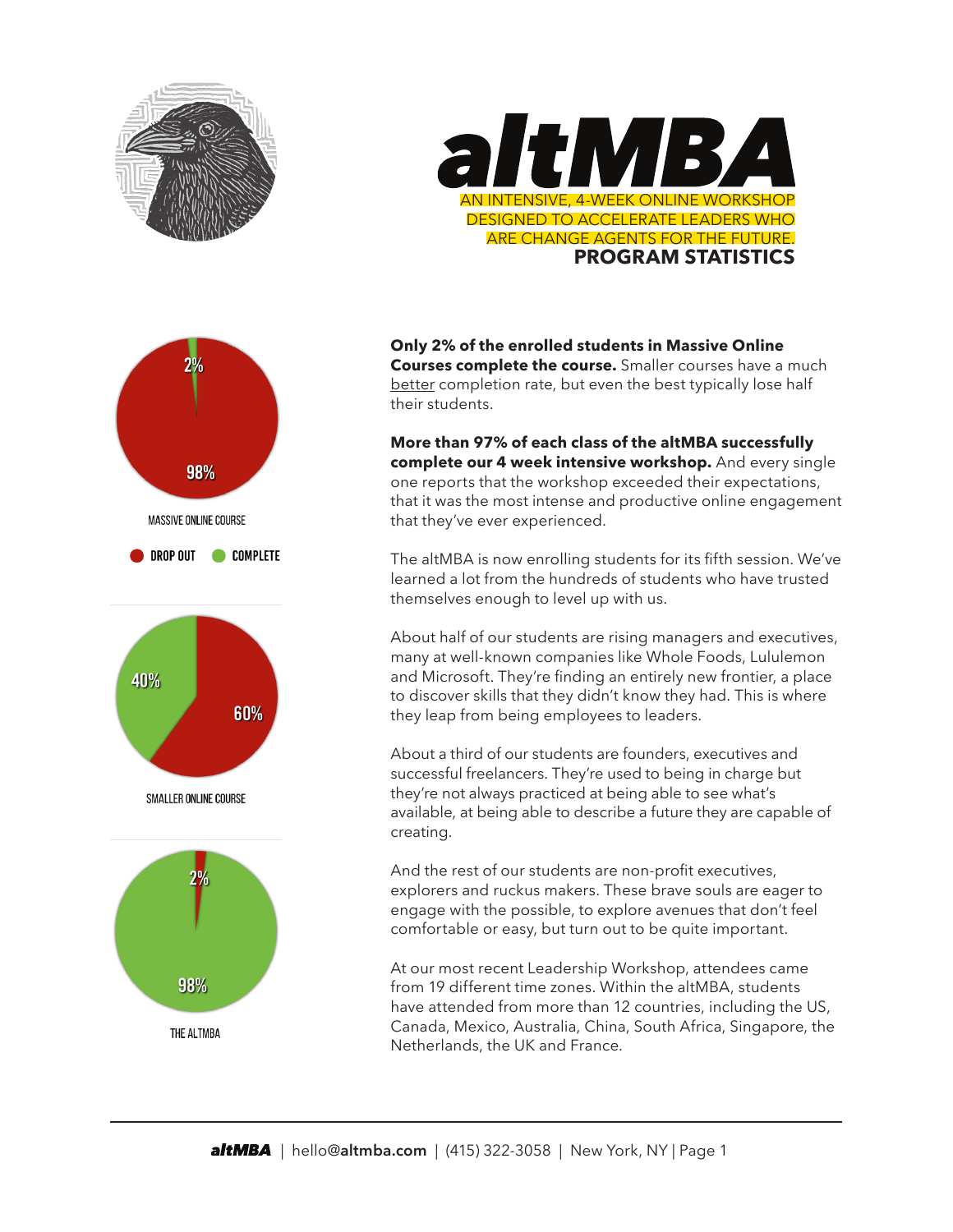



Each of the first three sessions of the altMBA included 100 students, with the fourth session ramping up to 120 students based on growing demand.

In a typical week, our students exchange more than 50,000 messages in our private Slack room, they read, between them, tens of thousands of pages of cutting edge and insightful books and articles, spend hours in face-to-face real-time conversation in our HD video conference rooms, and make lifetime friends as well.



## Patterns of participation

This graph makes it clear that **the structure and cadence of the altMBA is fundamentally different from a traditional course** in the real world (or its analogue, online). The interactions of students with other students dramatically changes the impact of the experience of being part of the workshop.

The most important stat of all\*, a stat that doesn't show up in the middle of fact-hiding averages and clever bar charts that are easy to create is this: It works.

The altMBA is an engine of transformation, an experience that pushes and encourages and demands that people level up. From here to there. Right now. Because it matters.

\* 83% of all the statistics quoted on the internet are of dubious usefulness.